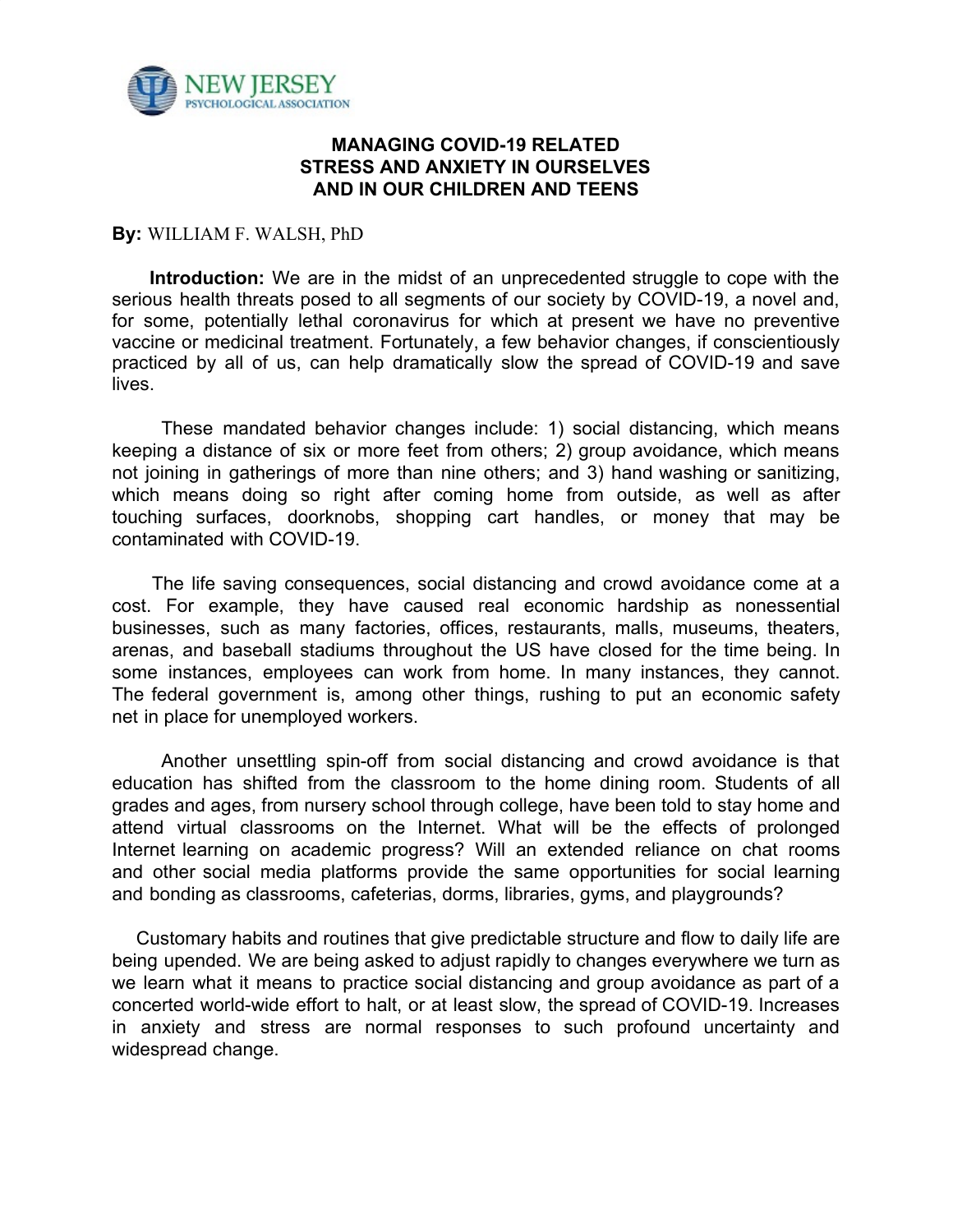**A Need for Acceptance:** One certainty in our topsy-turvy world is that more life altering changes will be coming in the days and weeks ahead. Another is that frustration and stress levels will mount if we react to them as personal inconveniences, or worse, as if they are unjustified limitations to our personal freedom and happiness. Let us instead try to accept the changes recommended by our national and state health authorities and political leaders as the life saving adjustments they are intended to be. Let us imagine that members of our family, our friends, neighbors, coworkers and classmates may be among those whose lives are saved, if for the time being we act responsibly and practice social distancing, crowd avoidance, and hand washing.

**Be an Authoritative Role-Model:** This document has been prepared to help parents and other child caregivers provide support and guidance to children and teens as they collectively navigate through these unsettled times. As captains of their respective ships, it is vitally important for parents and other child caregivers to display a reasonable amount of confidence in their ability to steer a course through this turbulence that will eventually bring their ship safely to shore. In this regard, statements in the presence of children and teens such as "I'm doing my best;" and "I may not have all the answers, but I'm listening to experts who I believe can figure this out;" are preferable to "I wonder if this will ever end;" and "There's so much confusion, and nobody knows what they're talking about."

The following may sound trite, but it is nonetheless true: As role-models, particularly in times of uncertainty and threat, parents and other child caregivers have a fundamental responsibility to set an example that will fill children and teens with hope, inspire trust, and motivate them to face their COVID-19 frustrations and fears with optimism, courage, and determination.

During these unsettled times, parents and other child caregivers are more likely to reduce COVID-19 stresses and anxieties in children and teens by adopting an authoritative style of communication and leadership. Authoritative parents and authoritative child caregivers patiently explain why changes are necessary and how they are in the best interests of a child or teen. Further, they lead by example, which is to say that, for the most part, they follow the rules, too. In addition, they listen compassionately to children and teens. They may "bend" a little to a child or teen's reasonable objections, but they do not "break" or give in when they are confident that their rules and regulations will in the long run promote the health and welfare of a child or teen.

**Example of an Authoritative Response to a Child's COVID-19 Concerns:** It is important that we take time to understand how children and teens are reacting to the changes to their lives brought about by the efforts of national and state health officials to push back against COVID-19.

A fifth grader recently told me that the closing of schools and the suspension of National Basketball Association games was unnerving and worrisome. An avid video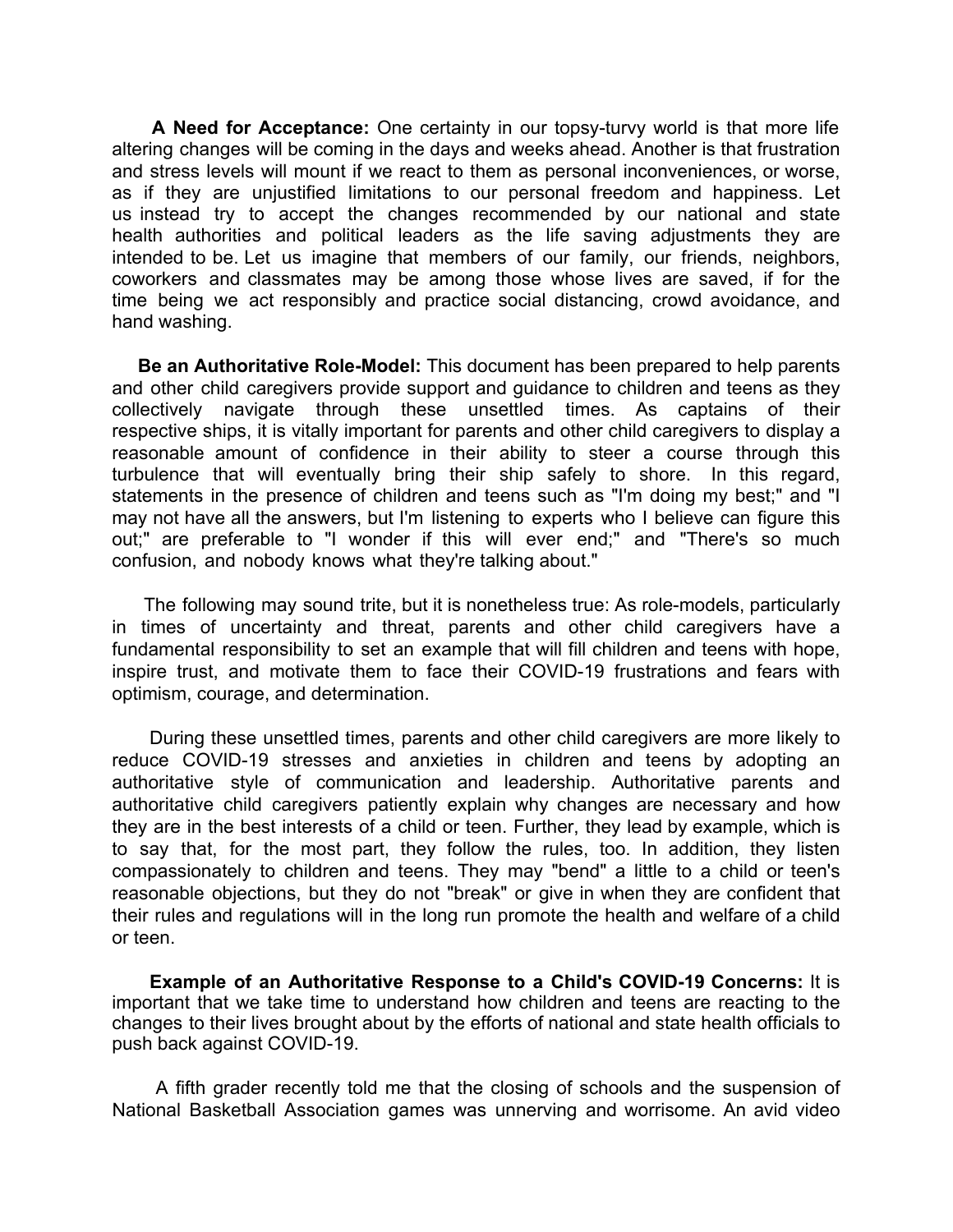game player, the child imagined the coronavirus as an invading alien force intent on inflicting mayhem. The term "Apocalypse" was mentioned by the child in this connection. A patient, nonjudgmental response was used in addressing these worries. At no time were they dismissed, minimized, or ridiculed.

In addressing the child's concerns, we stayed mainly in the realm of reality. Accordingly, the child was informed about the preventive benefits of hand sanitizing, social distancing and large crowd avoidance. In this context, we also talked about how the virus was sneaky, in that it is a silent and invisible invader, but not so smart, in that it could not transport itself to or aim itself at a target.

Using a bit of humor, we discussed how the virus had to be sneezed or coughed into the air by an infected person and then breathed in by someone else standing close by for an infection to occur. It was pointed out that all we have to do to prevent or reduce the spread of infection is step back and keep a distance of six feet or more from others. It was noted, too, that the consequences of this precaution could mean fewer or no play-dates, movie outings, enrichment classes, etc. To offset any sense of social isolation, face-timing, group chats, and Internet group game play were mentioned as alternatives to direct contact with friends. The discussion ended by reflecting on the scientific work being done to develop vaccines and medicines so that we can eventually return to normal social activity. In the meantime, the practice of social distancing as a way of showing we care for others was emphasized.

**Be an Informed Parent or Child Caregiver:** The following information is based on facts about COVID-19 derived from the website of the Centers for Disease Control (CDC).

COVID-19, a novel coronavirus with lethal potential, is currently spreading in the US and around the world. As of this date, we have no vaccine or medical antidote for the flu-like illness COVID-19 produces.

We do know, however, that the virus is most likely spread from person to person. For instance, when an infected individual coughs or sneezes in close proximity to an uninfected individual, say within less than six feet. Chances of infection increase when interpersonal proximity of less than six feet is sustained for several minutes during which coughing and sneezing are repeated. Under these circumstances, uninfected people can inhale airborne droplets that contain the COVID-19 virus, causing them to become infected and a potential source of contamination to others.

Although not as likely as person-to-person transmission, COVID-19 can also be contracted from contaminated surfaces. This can occur when an uninfected person touches a contaminated surface and then, without washing their hands, touches their face, especially their eyes, nose, or mouth. Hand washing with soap and water before touching one's face is an effective preventive measure for this mode of transmission.

Signs of COVID-19 infection, such as fever, congestion, cough, and chills do not show immediately. So, a person may not know that she or he is infected until about four days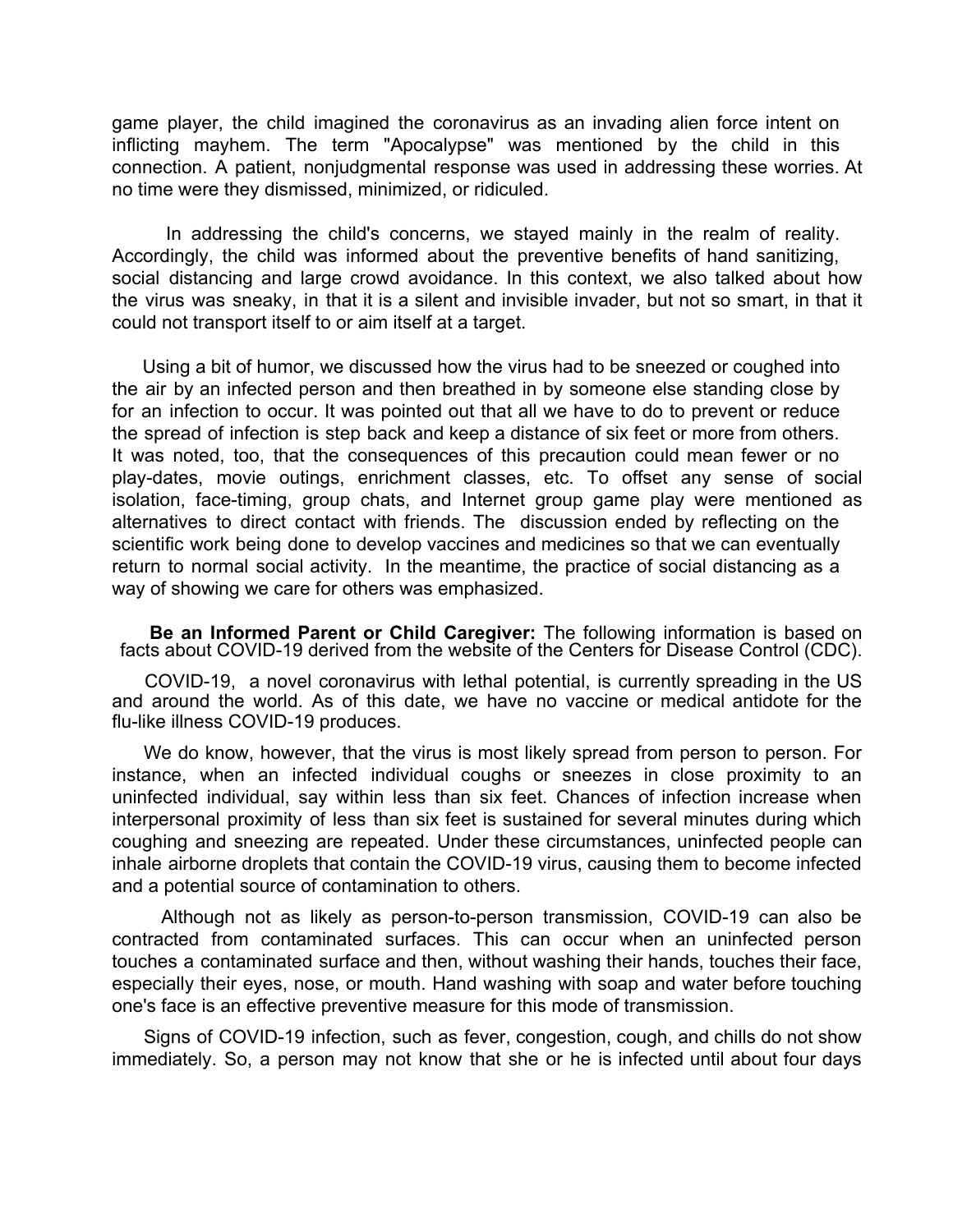after they contract COVID-19. Therefore, it is important that we all practice social distancing, large crowd avoidance, and frequent hand washing.

During the incubation period, when symptoms are not noticeable, an infected person can unknowingly spread the virus to others. While all uninfected persons are susceptible to contagion, there are degrees of vulnerability. The elderly (70 and older) are especially vulnerable to COVID-19 infection, as are individuals of any age with a pre-existing medical condition such as asthma, diabetes, heart problems, or compromised immune systems.

Persons in the most vulnerable categories need special protection from COVID-19 infection, as for them it can be life-threatening. We practice social distancing and other safeguards, not just to protect ourselves, but also to protect the most vulnerable. Social distancing is a way to show we care and that we respect all of life's diversity.

For those who are less vulnerable to contagion, COVID-19 infections are more likely to parallel symptoms of a mild-to-severe flu, resulting in fevers, chills, coughs, and congestion that last about two weeks. Any person with flu-like symptoms should immediately self-quarantine and seek medical advice regarding COVID-19 testing and other healthcare procedures. Call ahead before going to an ER, a doctor's office, or a hospital.

**Use Reliable Sources:** As mentioned, the latest information about COVID-19 can be found at the website for the Centers of Disease Control (CDC). Those searching for COVID-19 information on the Internet should carefully consider the source. The CDC website along with websites for the National Institute of Health (NIH) and the World Health Organization (WHO) are reliable. Websites associated with leading hospitals, universities, and major news sources can also be regarded as reliable. It is also advisable to check in with local websites posted by states, counties, towns, nearby hospitals, and schools.

Additional information regarding the management of COVID-19 related anxiety and stress can be found at the CDC website, as well as the website of the American Psychological Association and the American Psychiatric Association.

Be careful to avoid information overload and limit exposure to social media, where unfounded rumors that either catastrophize or minimize COVID-19 can circulate. Opinions are not all alike. Those from informed sources should rank over others.

**Why Manage a Child's or Teen's COVID-19 Anxiety and Stress?:** While anxiety and stress are normal reactions to uncertainty and change, it is important that levels be managed. Too much anxiety and stress can:

- Interfere with learning, concentration, planning, and logical thinking;
- Trigger a "fight-flight-or-freeze" reaction that in turn may cause irritability, aggressive acting out, avoidance/withdrawal, or immobility.
- Result in shortness of breath, palpitations, headaches, stomach distress, and muscle cramping

## **How to Manage a Child's or Teen's COVID-19 Stress and Anxiety:**

• Normalize their rate of breathing.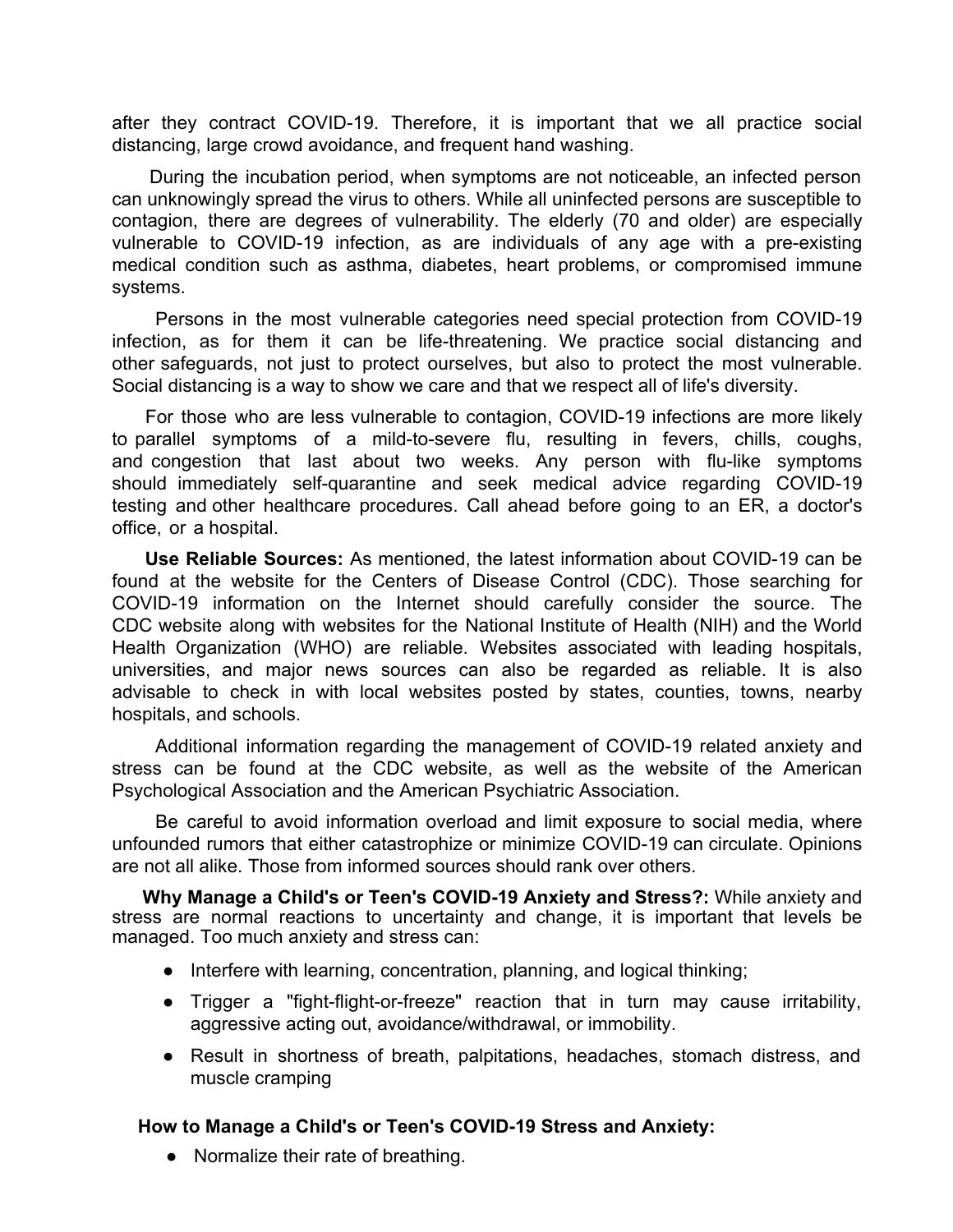- Teach diaphragmatic or belly breathing: the stomach expands on each inhalation to increase oxygen intake to the lungs and eventually to the brain.
- Teach muscle relaxation: open hands, wiggle fingers and encourage letting go of tension in other parts of the body, i.e., feet, legs, abdomen, chest, arms, neck, jaw, face, and forehead.
- Stay calm while thinking of ways to resolve fears and frustrations.
- Ground thoughts and emotions in reality.
- Moderate the rate of speech.
- Consider consequences before acting on impulses.

Here's some of what we gain by managing stress and anxiety:

- We enhance our logical thinking and planning,
- We improve our concentration and our ability to learn,
- We promote responsible behavior, and
- We avoid physiological distress.

**Togetherness:** To help children and teens manage their COVID-19 stress and anxiety, parents and other child caregivers should encourage them to practice the self-regulation/relaxation skills mentioned above. Parents and other child caregivers should also talk with children and teens about how they are integrating these self-regulation/relaxation skills into their own daily lives and the benefits they are experiencing by doing so.

In addition, to prevent the buildup of anxiety and stress during the day, parents and other child caregivers should, at various times, invite children and teens to take a "belly breath" to open their hands, relax their muscles, and make sure their feelings and thoughts are reality based. Use this opportunity to discuss any issues.

Furthermore, parents and other child caregivers should encourage children and teens to use self-regulation/relaxation skills such as "belly breathing" and open hands:

- Before discussing COVID-19 topics or any other matters that might trigger stress and anxiety.
- During all phases of homeschooling, including study time, test taking, etc.
- Before going to sleep.

**Final Suggestions:** Here are a few more steps parents and other child caregivers can take to help manage COVID-19 related stress and anxiety in children and teens:

- Limit access to social media to avoid exposure to bullying, peer pressure, false information, and confusion.
- Educate children and teens about efforts malevolent cyber hackers make to stir up COVID-19 anxiety and stress by creating and circulating false information.